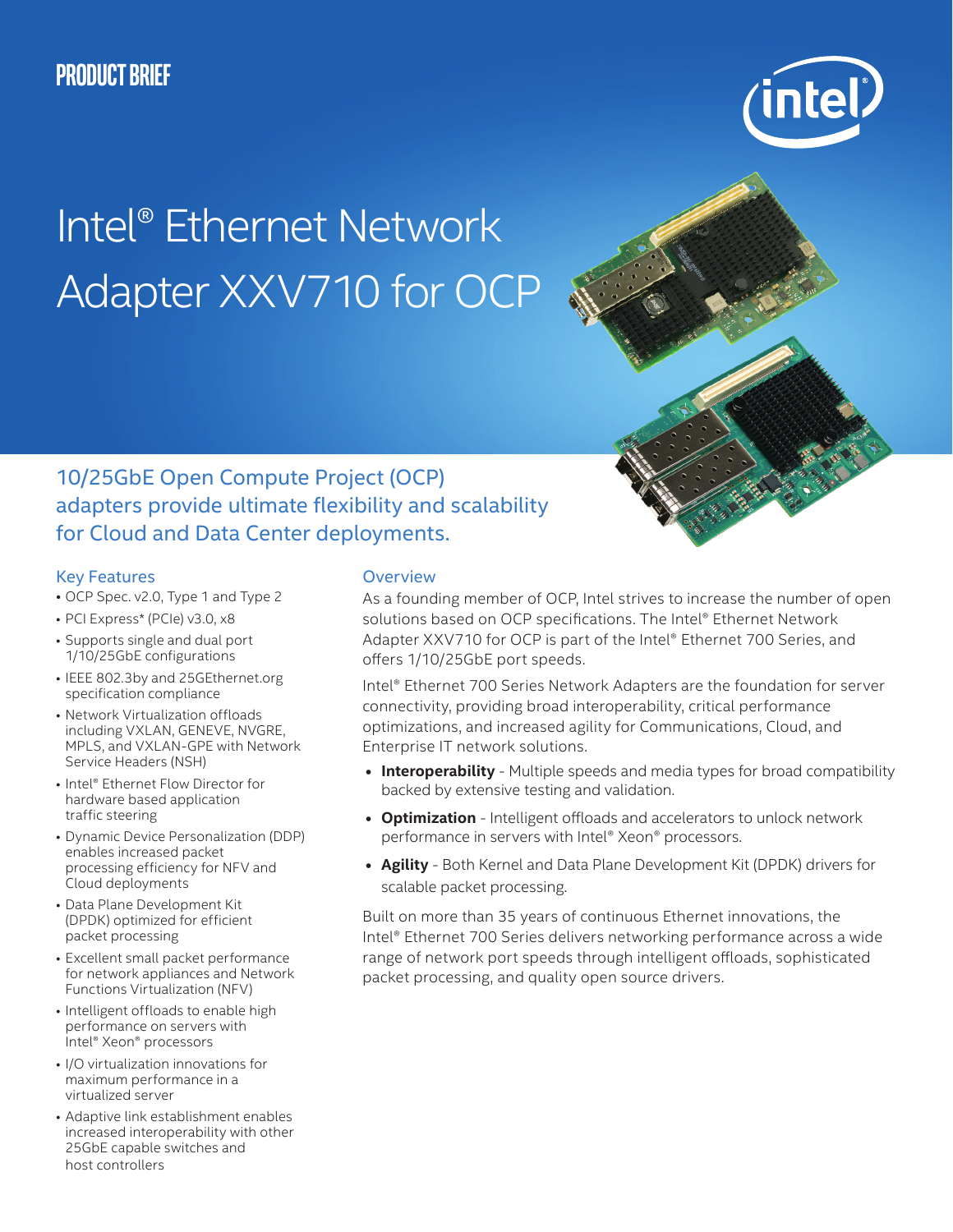All Intel® Ethernet 700 Series Network Adapters include these feature-rich technologies:

# Flexible and Scalable I/O for Virtualized Infrastructures

Intel® Virtualization Technology (Intel® VT), delivers outstanding I/O performance in virtualized server environments.

I/O bottlenecks are reduced through intelligent offloads such as Virtual Machine Device Queues (VMDq) and Flexible Port Partitioning, using SR-IOV with a common Virtual Function driver for networking traffic per Virtual Machine (VM), enabling near-native performance and VM scalability. Host-based features supported include:

**VMDq for Emulated Path:** VMDq, enables a hypervisor to represent a single network port as multiple network ports that can be assigned to the individual VMs. Traffic handling is offloaded to the network controller, delivering the benefits of port partitioning with little to no administrative overhead by the IT staff.

**SR-IOV for Direct Assignment:** Adapter-based isolation and switching for various virtual station instances enables optimal CPU usage in virtualized environments.

- Up to 128 VFs, each VF can support a unique and separate data path for I/O related functions within the PCI Express\* hierarchy.
- Use of SR-IOV with a networking device, for example, allows the bandwidth of a single port (function) to be partitioned into smaller slices that can be allocated to specific VMs or guests, via a standard interface.

**Intel® Ethernet Adaptive Virtual Function (Intel® Ethernet AVF):** A virtual function driver that eases SR-IOV hardware upgrades or changes, and preserves base mode functionality in hardware and software. Customers deploying mass-scale VMs or containers for their network infrastructure now have a common Virtual Function (VF) driver. This driver supports a Base Mode and advanced set of features on the Intel® Ethernet 700 Series.

# Enhanced Network Virtualization Overlays (NVO)

Network virtualization has changed the way networking is done in the data center, delivering accelerations across a wide range of tunneling methods.

VXLAN, GENEVE, NVGRE, MPLS, and VXLAN-GPE with NSH Offloads: These stateless offloads preserve application performance for overlay networks, and the network traffic can be distributed across CPU cores, increasing network throughput.

# Flexible Port Partitioning (FPP)

FPP leverages the PCI-SIG SR-IOV specification. Virtual controllers can be used by the Linux\* host directly and/ or assigned to virtual machines.

- Assign up to 63 Linux host processes or virtual machines per port to virtual functions.
- Control the partitioning of per port bandwidth across multiple dedicated network resources, ensuring balanced QoS by giving each assigned virtual controller equal access to the ports bandwidth.

Network administrators can also rate limit each of these services to control how much of the pipe is available to each process.

# Greater Intelligence and Performance for NFV and Cloud deployments

Dynamic Device Personalization (DDP) customizable packet filtering, along with enhanced Data Plane Development Kit (DPDK), support advanced packet forwarding and highly-efficient packet processing for both Cloud and Network Functions Virtualization (NFV) workloads.

- DDP enables workload-specific optimizations, using the programmable packet-processing pipeline. Additional protocols can be added to the default set to improve packet processing efficiency that results in higher throughput and reduced latency. With the 700 Series, new protocols can be added or modified on-demand, and applied at run-time using Software Defined Firmware or APIs, eliminating the need to reset or reboot the server. This not only keeps the server and VMs up, running, and computing, it also increases performance for VNFs that process network traffic that is not included in the default firmware. [Download DDP Profiles](https://www.intel.com/content/www/us/en/search.html?query=DDP&keyword=Fortville%20drivers&topicarea=Downloads&filters=Download%20Center)
- DPDK provides a programming framework for Intel<sup>®</sup> processors and enables faster development of highspeed data packet networking applications.

# Advanced Traffic Steering

Intel® Ethernet Flow Director (Intel® Ethernet FD) is an advanced traffic steering capability built into the adapter. It consists of a large number of flow affinity filters that direct receive packets by their flows to queues for classification, load balancing, and matching between flows and CPU cores.

Steering traffic into specific queues can eliminate context switching required within the CPU. As a result, Intel® Ethernet FD significantly increases the number of transactions per second and reduces latency for cloud applications like memcached.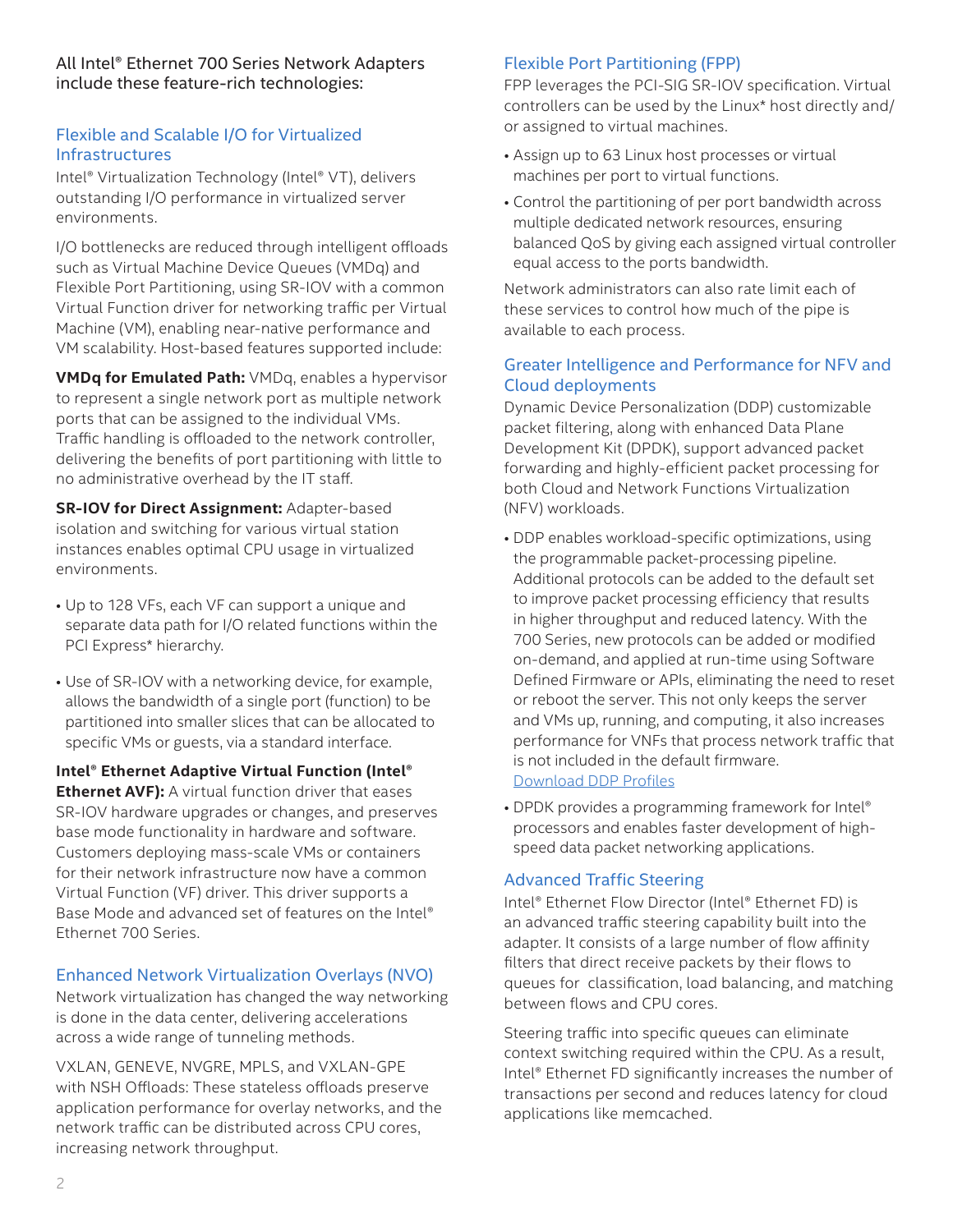|  |  |  | <b>FEATURES</b> |  |
|--|--|--|-----------------|--|
|  |  |  |                 |  |

## **DESCRIPTION**

| GENERAL            |  |
|--------------------|--|
| SFP28 Connectivity |  |

| SFP28 Connectivity                                                    | . Supports SFP28 Direct Attach Copper (DAC), 25GBASE-SR, and 25GBASE-LR physical media as well as SFP+ DAC,<br>10GBASE-SR and 10GBASE-LR physical media.                                                            |
|-----------------------------------------------------------------------|---------------------------------------------------------------------------------------------------------------------------------------------------------------------------------------------------------------------|
| Interoperability with other 10/25GbE switches and<br>network adapters | . Delivers wide interoperability with SFP+, SFP28, and QSFP28 switches and network adapters in the market,<br>enabling smooth adoption and upgrade to 25GbE within a customers' network infrastructure.             |
| Load balancing on multiple CPUs                                       | · Increases performance on multi-processor systems by efficiently balancing network loads across CPU core when<br>used with Receive-Side Scaling (RSS) from Microsoft* or scalable I/O on Linux*.                   |
| Support for most network operating systems                            | • Enables broad deployment for different applications.                                                                                                                                                              |
| RoHS-compliant                                                        | • Complies with the European Union directive 2011/65/EU to reduce the use of hazardous materials.                                                                                                                   |
| Time Sync (IEEE 1588*, 802.1as)                                       | • Enables networked Ethernet equipment to synchronize internal clocks according to a network master clock; end-<br>point can then acquire an accurate estimate of the master time by compensating for link latency. |

#### I/O FEATURES FOR MULTI-CORE PROCESSOR SERVERS

| Intel® Ethernet Flow Director (Intel® Ethernet FD)                                                     | • An advanced traffic steering capability increases the number of transactions per second and reduces latency for<br>cloud applications like Memcached.                                 |
|--------------------------------------------------------------------------------------------------------|-----------------------------------------------------------------------------------------------------------------------------------------------------------------------------------------|
| MSI-X support                                                                                          | • Minimizes the overhead of interrupts.<br>. Load-balancing of interrupt handling between multiple cores/CPUs.                                                                          |
| Multiple Queues: 1,536 Tx and Rx queues<br>per device                                                  | . Network packet handling without waiting for buffer overflow providing efficient packet prioritization.<br>• Actual number of queues will vary depending upon software implementation. |
| Tx/Rx IP, SCTP, TCP, and UDP checksum offloading (IPv4, • Lower processor usage.<br>IPv6) capabilities | • Checksum and segmentation capability extended to new standard packet type.                                                                                                            |

#### VIRTUALIZATION FEATURES

| Next-Generation VMDq                                                                             | • Up to 256 maximum VMDg VMs supported.<br>. Offloads the data-sorting based on MAC addresses and VLAN tags, functionality from the Hypervisor to the network<br>silicon, improving data throughput and CPU usage.                                                                                                                                                                                                                                                                                                            |
|--------------------------------------------------------------------------------------------------|-------------------------------------------------------------------------------------------------------------------------------------------------------------------------------------------------------------------------------------------------------------------------------------------------------------------------------------------------------------------------------------------------------------------------------------------------------------------------------------------------------------------------------|
| PCI-SIG SR-IOV Implementation<br>(128 per device)                                                | • Provides an implementation of the PCI-SIG standard for I/O Virtualization. The physical configuration of each port is<br>divided into multiple virtual ports. Each virtual port is assigned to an individual VM directly by bypassing the virtual<br>switch in the Hypervisor, resulting in near-native performance.<br>• Integrated with Intel® VT for Directed I/O (Intel® VT-d) to provide data protection between VMs by assigning separate<br>physical addresses in the memory to each VM.<br>• 64/port for dual port. |
| Virtual Machine Load Balancing (VLMB)                                                            | • VMLB provides traffic load balancing (Tx and Rx) across VMs bound to the team interface, as well as fault tolerance<br>in the event of switch, port, cable, or adapter failure.                                                                                                                                                                                                                                                                                                                                             |
| Advanced Packet Filtering                                                                        | • 1536 exact matched packets (unicast or multicast).<br>• 512 hash entries each for unicast and multicast.<br>• Lower processor usage.<br>. Promiscuous (unicast and multicast) transfer mode support.<br>• Optional filtering of invalid frames.                                                                                                                                                                                                                                                                             |
| VLAN support with VLAN tag insertion, stripping and<br>packet filtering for up to 4096 VLAN tags | • Ability to create multiple VLAN segments.                                                                                                                                                                                                                                                                                                                                                                                                                                                                                   |
| VXLAN, NVGRE, GENEVE, VXLAN-GPE+NSH, MPLS                                                        | • Preserves application performance in network virtualized environments.                                                                                                                                                                                                                                                                                                                                                                                                                                                      |
|                                                                                                  |                                                                                                                                                                                                                                                                                                                                                                                                                                                                                                                               |

#### MANAGEABILITY FEATURES

| Preboot eXecution Environment (PXE) Support                                                          | • Enables system boot up via the LAN (32-bit and 64-bit).<br>• Flash interface for PXE image.                                                    |
|------------------------------------------------------------------------------------------------------|--------------------------------------------------------------------------------------------------------------------------------------------------|
| Unified Extensible Firmware Interface (UEFI)                                                         | . Enables new technologies during the pre-OS boot process and addresses legacy BIOS limitations on hardware.                                     |
| Simple Network Management Protocol (SNMP) and<br>Remote Network Monitoring (RMON) Statistic Counters | . Easy system monitoring with industry-standard consoles.                                                                                        |
| <b>iSCSI Boot</b>                                                                                    | • Enables system boot up via iSCSI.<br>. Provides additional network management capability.                                                      |
| Watchdog Timer                                                                                       | • Gives an indication to the manageability firmware or external devices that the controller or the software device<br>driver is not functioning. |

| <b>SPECIFICATIONS</b>                      |                                                                                                                                                                                                               |
|--------------------------------------------|---------------------------------------------------------------------------------------------------------------------------------------------------------------------------------------------------------------|
| <b>GENERAL</b>                             |                                                                                                                                                                                                               |
| Connections <sup>1</sup>                   | Single and dual SFP28 cages supporting SFP28 DAC, 25GBASE-SR, and 25GBASE-LR physical media, SFP28 to<br>QSFP28 Direct Attach Breakout Cable, and SFP+ DAC, 10GBASE-SR and 10GBASE-LR physical media.         |
| Network Standard Physical Layer Interfaces | 25GBASE-SR/LR (optical transceivers)<br>25GBASE-CR (DAC). Automatically enables no-FEC, BASE-R FEC and RS-FEC to support CA-N, CA-S and CA-L cables<br>10GBASE-SR/LR (optical transceivers)<br>10GbE SFP+ DAC |